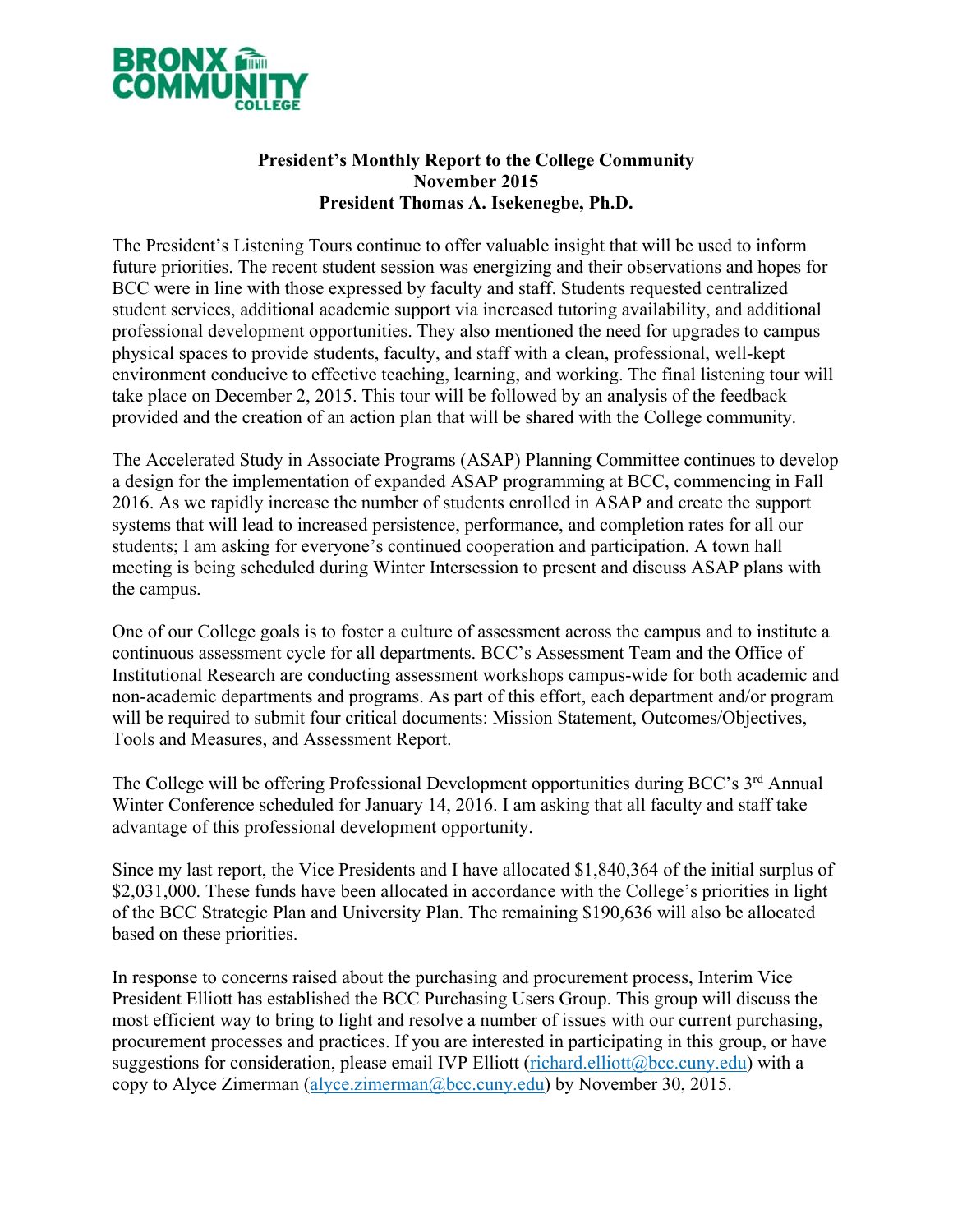Contract negotiations are complete for the student shuttle bus service. The bus service will provide evening transportation from the campus to nearby bus and subway stations. Service will commence on November 23, 2015.

The search committee for the new Vice President for Administration and Finance has begun its review of applications. The committee has approximately sixty-six applications as of today.

In an effort to work with partners in our community, the College has reached out to 1199SEIU and the Morris Heights Health Center. Working with 1199SEIU through the Bronx Healthcare Learning Collaborative Advisory Committee, the plan is to develop and offer pathways in health care in both credit and non-credit programs for the people of the Bronx. The College has also begun conversations with the Morris Heights Health Center. Possible areas of collaboration include providing training and educational certification for their staff, exploring ways that they can provide health-related services to our students, and partnering in health and education fair for high school students in the Bronx. The Morris Heights Health Center team will be meeting with BCC senior administrators to continue this dialog on December 1<sup>st</sup>.

The first BCC Retired Faculty and Staff Luncheon was held on November 3, 2015. Forty (40) retirees were welcomed back to the campus and I had the opportunity to share our vision and goals for the College. Although many have not been back on campus since their retirement, they remain passionate about Bronx Community College. Our goal is to strengthen the relationship with those who came before us and on whose shoulders we stand. Special thanks to President Emeritus Carolyn Williams for spearheading the first of many such events in collaboration with Vice President Eddy Bayardelle and his team in the Division of Strategic Initiatives.

On October 29, 2015, the College hosted a visit from the Nehru Fulbright International Education Administrator from India. This delegation was specifically interested in community colleges within the U.S. higher education system and were impressed with what they learned about the work we are doing at BCC. These conversations set the stage for future international collaborations.

The Save Gould Memorial Library (GML) Advisory Board was created to campaign and raise capital necessary for a full restoration of GML. CUNY has agreed to fund a feasibility study, which is necessary in order to move this project forward. To that effect, a Proposed Use Committee was convened to recommend possible uses for a restored GML. The Committee submitted a [report](http://www.bcc.cuny.edu/broadcasts/2015/11/GML_Proposed_Use_Committee_Recommendations_11-19-2015.pdf) with its recommendations. This report will be presented to the College's Foundation for discussion and approval before public dissemination. About two weeks ago, New York Times writer David Dunlap spent the day on campus to see firsthand the challenges facing GML. As a result of his visit, the New York Times published an article in the print edition of November 19, 2015 chronicling the historic and possible future uses of the building. (The online version of November 18, 2015 can be found at:

http://www.nytimes.com/2015/11/19/nyregion/an-opulent-bronx-library-in-decay-and-in-searchof-a-purpose.html? $r=0$ .)